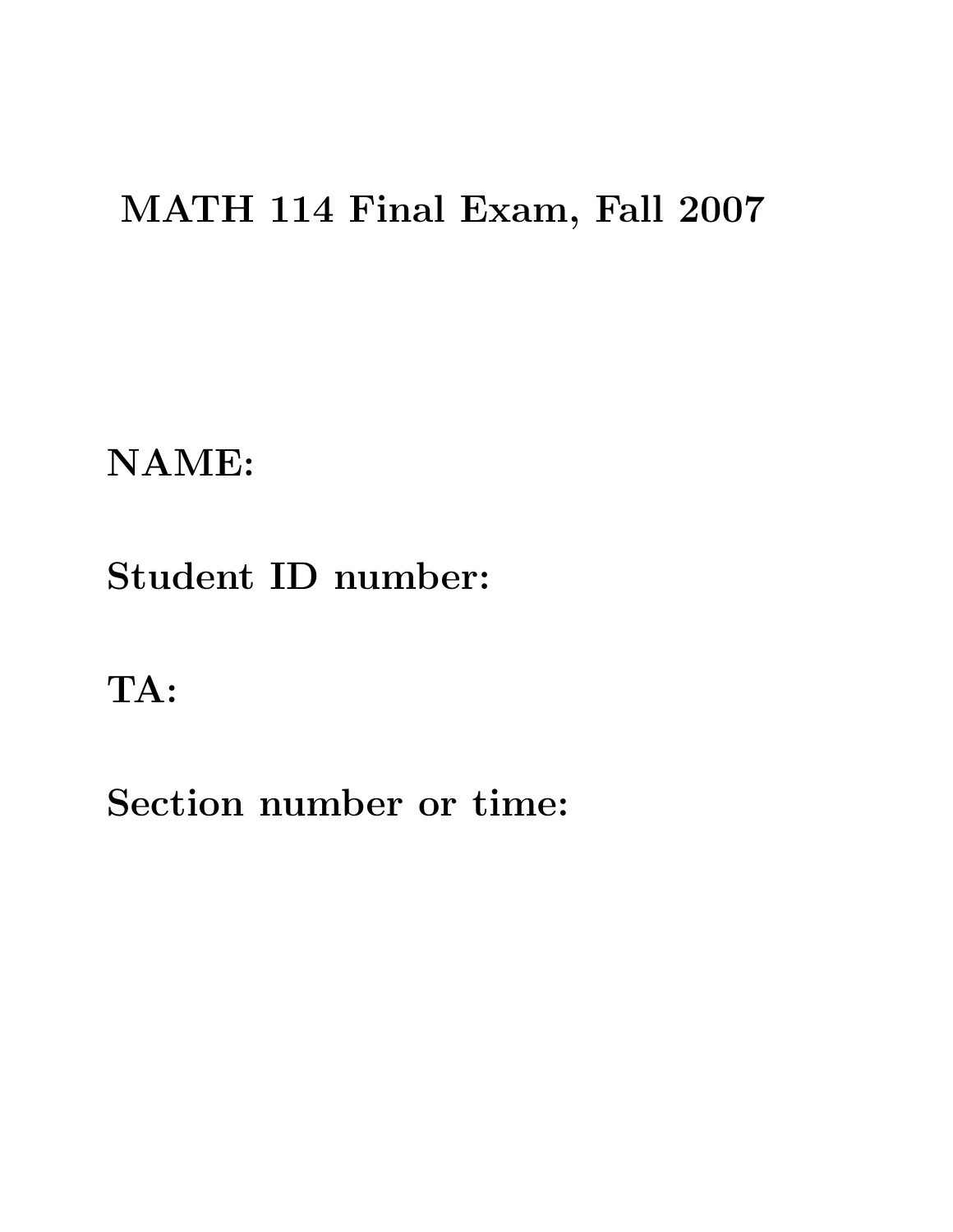Multiple choice questions [5 points each]. A score of +1 will be given if no answer is marked. No calculators are allowed on this exam. Please show all work that you wish to be considered for partial credit and circle the letter corresonding to your choice of answer.

- 1. The nearest that the curve  $x^3 + y^3 = 1$  gets to the origin is a distance of
	- (a) 1/2 (b)  $1/\sqrt[3]{2}$
	-
	- (c) 1
	- (d)  $\sqrt[3]{2}$
	- (e) there is no closest distance
- 2. A certain forced oscillator is modeled by the differential equation

 $m u'' + \alpha u' + 12y = \cos(2t)$ 

where  $m, \alpha \geq 0$ . Suppose we observe a solution that oscillates with an amplitude that grows proportionally to t. What are m and  $\alpha$ ?

- (a)  $m = 3, \alpha = -12$
- (b)  $m = 3, \alpha = 0$
- (c)  $(m, \alpha)$  are any pair satisfying  $\alpha^2 = 48m$
- (d)  $(m, \alpha)$  are any pair satisfying  $4m + 2\alpha + 12 = 0$
- (e) No values of m and  $\alpha$  will have such a solution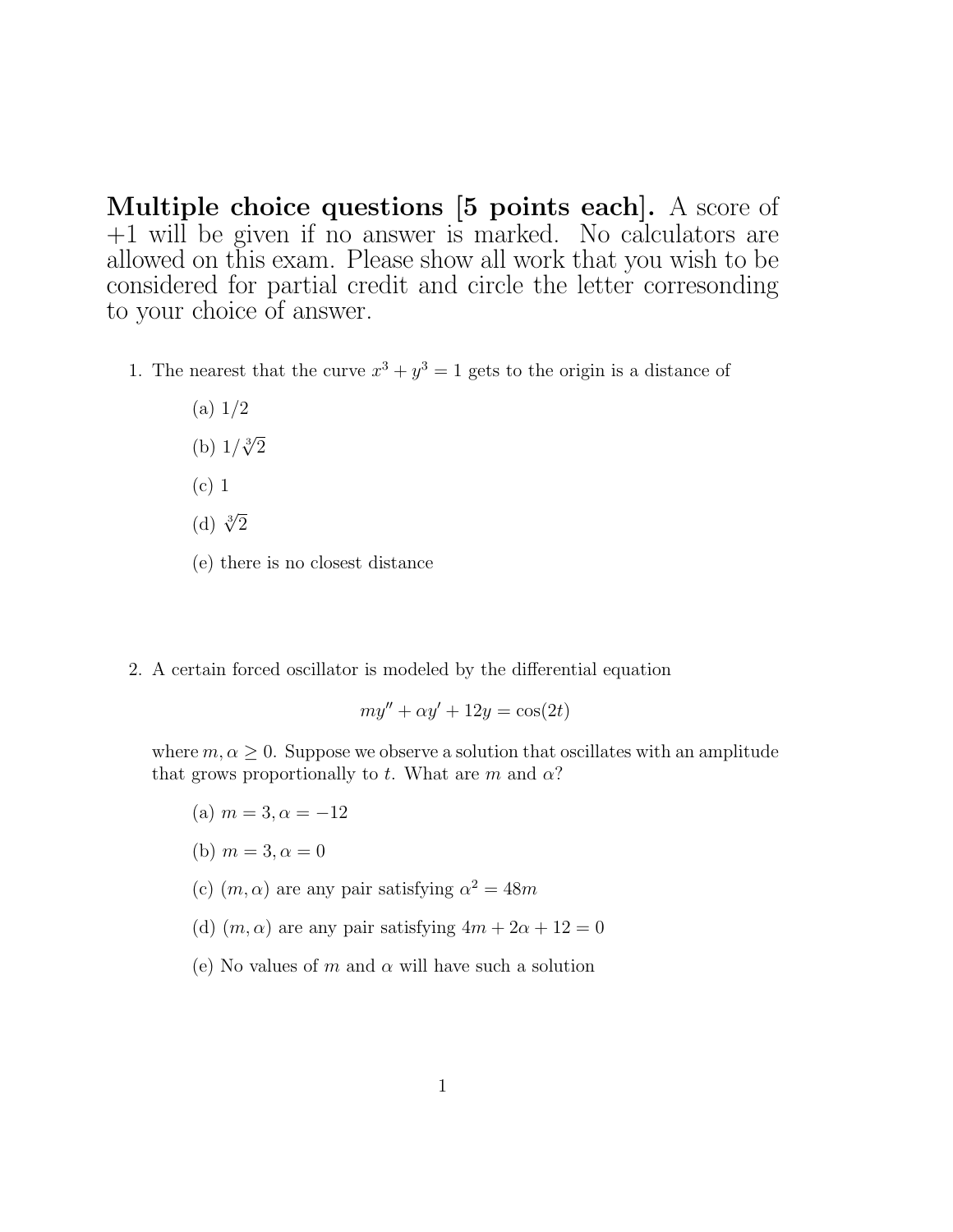- 3. The derivatives of a function f in the directions **i**,  $\mathbf{i} + \mathbf{j} + \mathbf{k}$  and  $\mathbf{i} + 2\mathbf{j} + 3\mathbf{k}$ respectively are  $0, 0$  and 1. What is the direction of fastest increase of  $f$ ?
	- (a)  $\mathbf{j} \mathbf{k}$ (b)  $\mathbf{k} - \mathbf{j}$ (c)  $i + 2j + 3k$ (d)  $-{\bf i} + {\bf j} + 2{\bf k}$ (e)  $\mathbf{j} + \mathbf{k}$

4. Find the volume of the solid in the half-space  $z \geq 0$  that is enclosed by the unit sphere  $x^2 + y^2 + z^2 = 1$  and the cone  $z^2 = 3(x^2 + y^2)$ .

(a) 
$$
\frac{(\sqrt{3} - 1)\pi}{3}
$$
  
\n(b)  $\pi$   
\n(c) 
$$
\frac{(2 - \sqrt{3})\pi}{3}
$$
  
\n(d) 
$$
\frac{2\pi}{3}
$$
  
\n(e) 
$$
\frac{\pi}{\sqrt{3}}
$$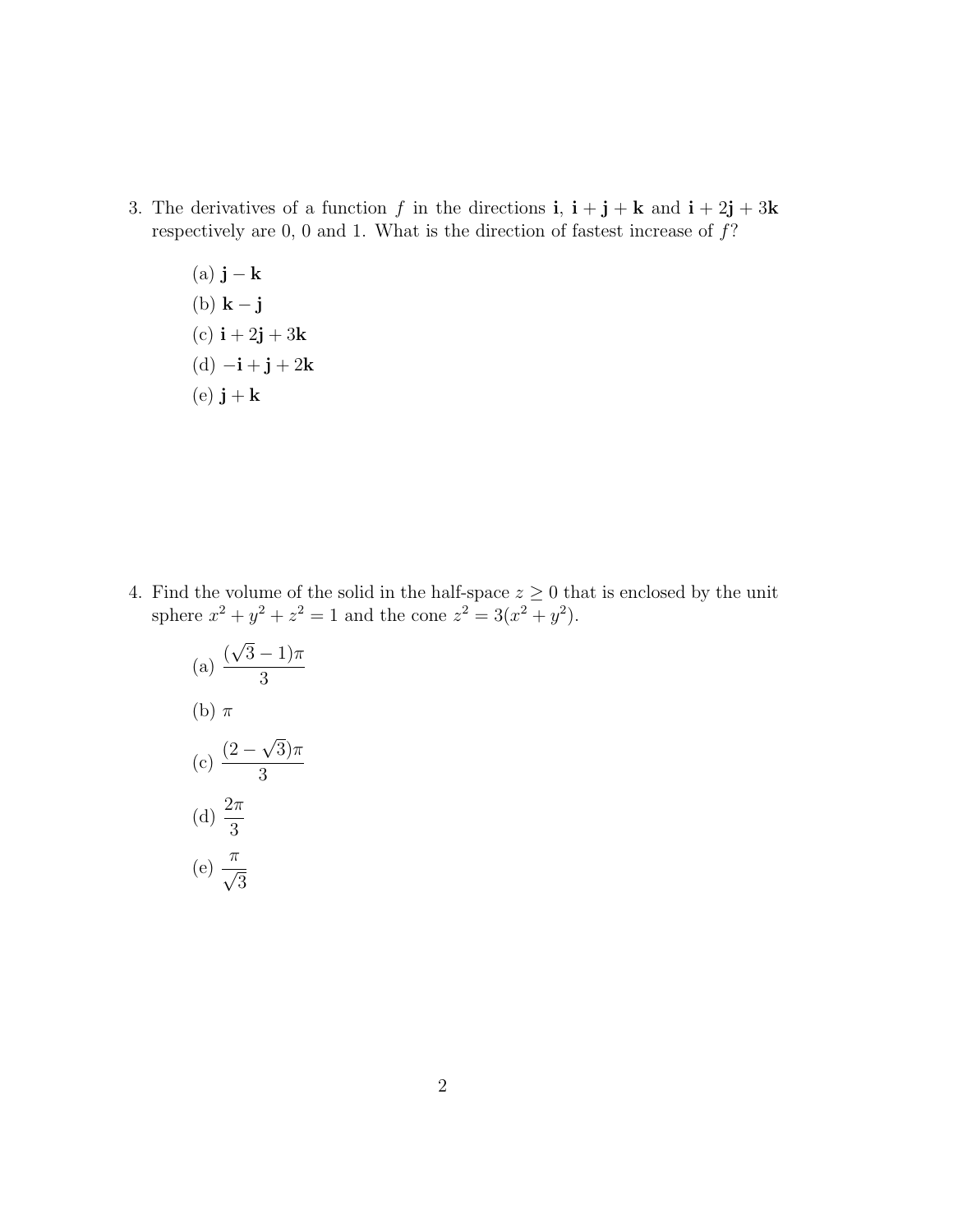5. The function  $y(x)$  solves the differential equation

$$
\frac{dy}{dx} = f(x, y)
$$

with initial conditions  $y(x_0) = y_0$ . If we know that  $f(x_0, y_0) = 5$ ,  $f_x(x_0, y_0) = 4$ and  $f_y(x_0, y_0) = 3$ , then the value of  $d^2y/dx^2$  at  $(x_0, y_0)$  is:

- (a) 5 (b) 12
- (c) 15
- (d) 16
- (e) 19
- 6. A gas inside a chamber is being created at the constant rate of 40 kilograms per hour. Due to a reaction (for example  $AAA \rightarrow A_3$ , though you don't need to understand the chemistry here) the gas disappears at a rate  $5M<sup>3</sup>$  kilograms per hour, where M is the number of kilograms of the gas present in the chamber. If the chamber begins with no gas in it, the amount of this gas after one day will be:
	- (a) less than 1 kilogram
	- (b) between 1 and 1.9 kilograms
	- (c) between 1.9 and 2 kilograms
	- (d) between 2 and 7.9 kilograms
	- (e) more than 7.9 kilograms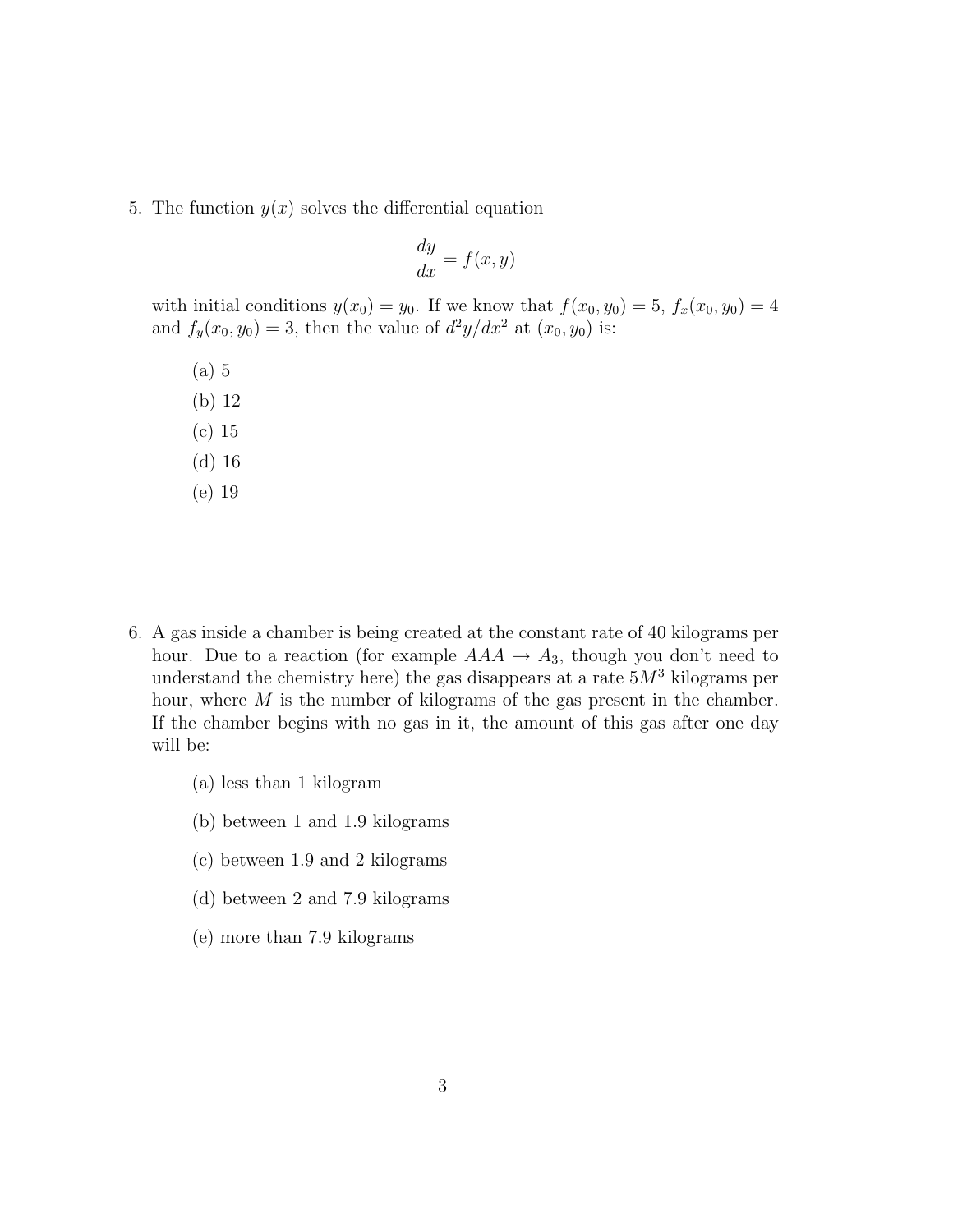7. Which one of the following statements could be true of the function  $f(x, y)$ whose contour plot is shown?



(a)  $f(x, y)$  has no critical points inside the square.

(b)  $f(x, y)$  has a saddle at  $(1, 0)$  and a maximum at  $(-1, 0)$ .

(c)  $f(x, y)$  has a minimum at  $(1, 0)$  and a saddle at  $(-1, 0)$ .

(d)  $f(x, y)$  has a local maximum and a local minimum inside the square  $-3 \le x, y \le 3$ .

(e)  $f(x, y)$  has saddles inside the square  $-3 \le x, y \le 3$  but no local maxima or minima in the square.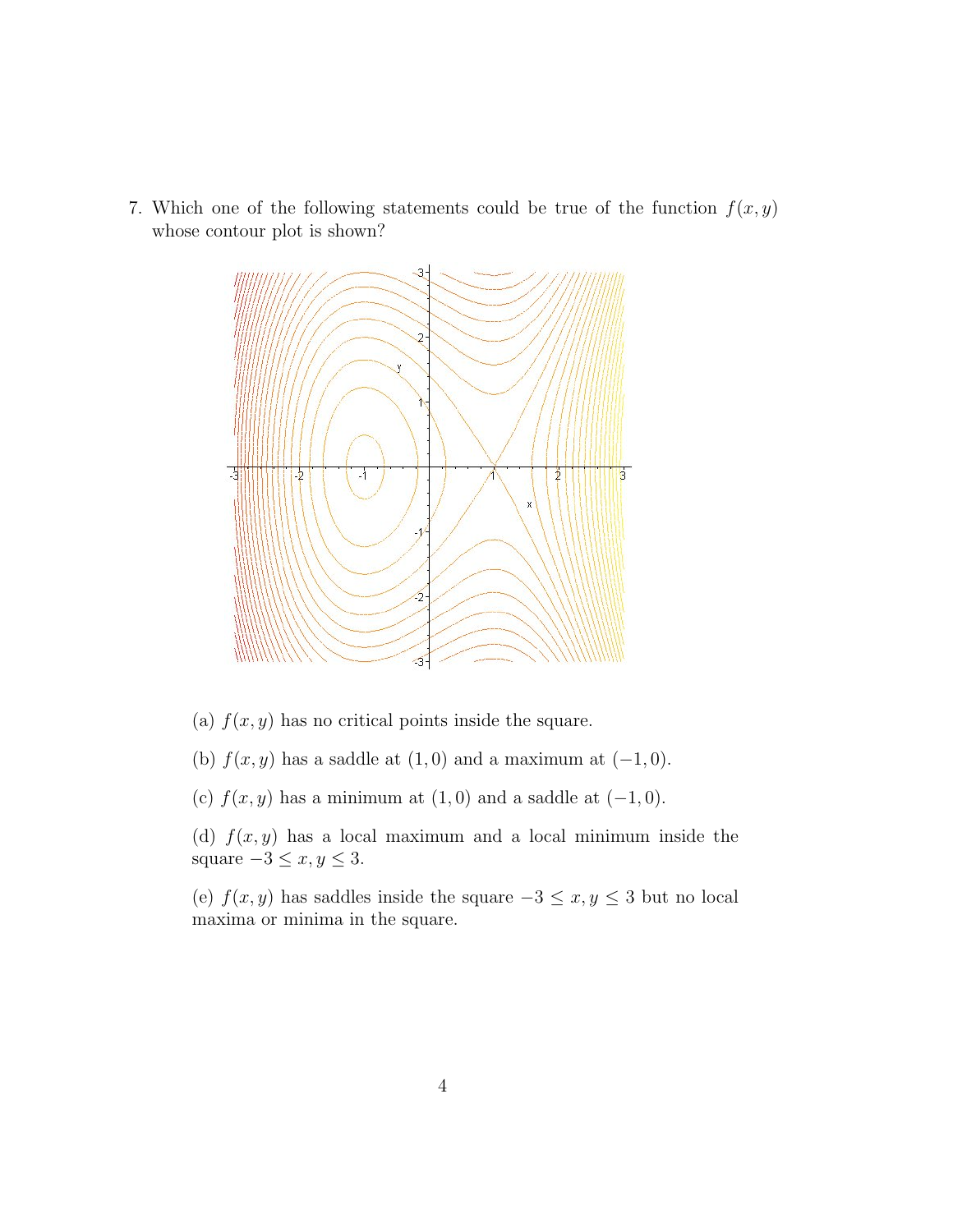- 8. Suppose  $y'(t) = e^{y-t^2}$  with initial condition  $y(0) = C$ . Which one of the following is true?
	- (a) For all C,  $y(t)$  increases to a finite limit as  $t \to \infty$ .
	- (b) For all C, y increases to infinity at some finite time  $t > 0$ .

(c) For all C, y increases to infinity as  $t \to \infty$ .

(d) If C is positive, then y increases to infinity as  $t \to \infty$ , while if C is negative, y approaches a finite limit as  $t \to \infty$ .

(e) Depending on  $C, y$  may increase to a finite limit, become infinite in finite time, or increase without bound as  $t \to \infty$ .

9. [8 points] Santa Claus's sleigh loses power after taking off at 64 feet per second from a 32 foot high roof at an angle of 45◦. How many seconds elapse before he hits the ground? (For this problem, assume that Santa exists and that his magic is not powerful enough to alter the earth's gravitational acceleration of  $32 f/s^2$ .)

Answer =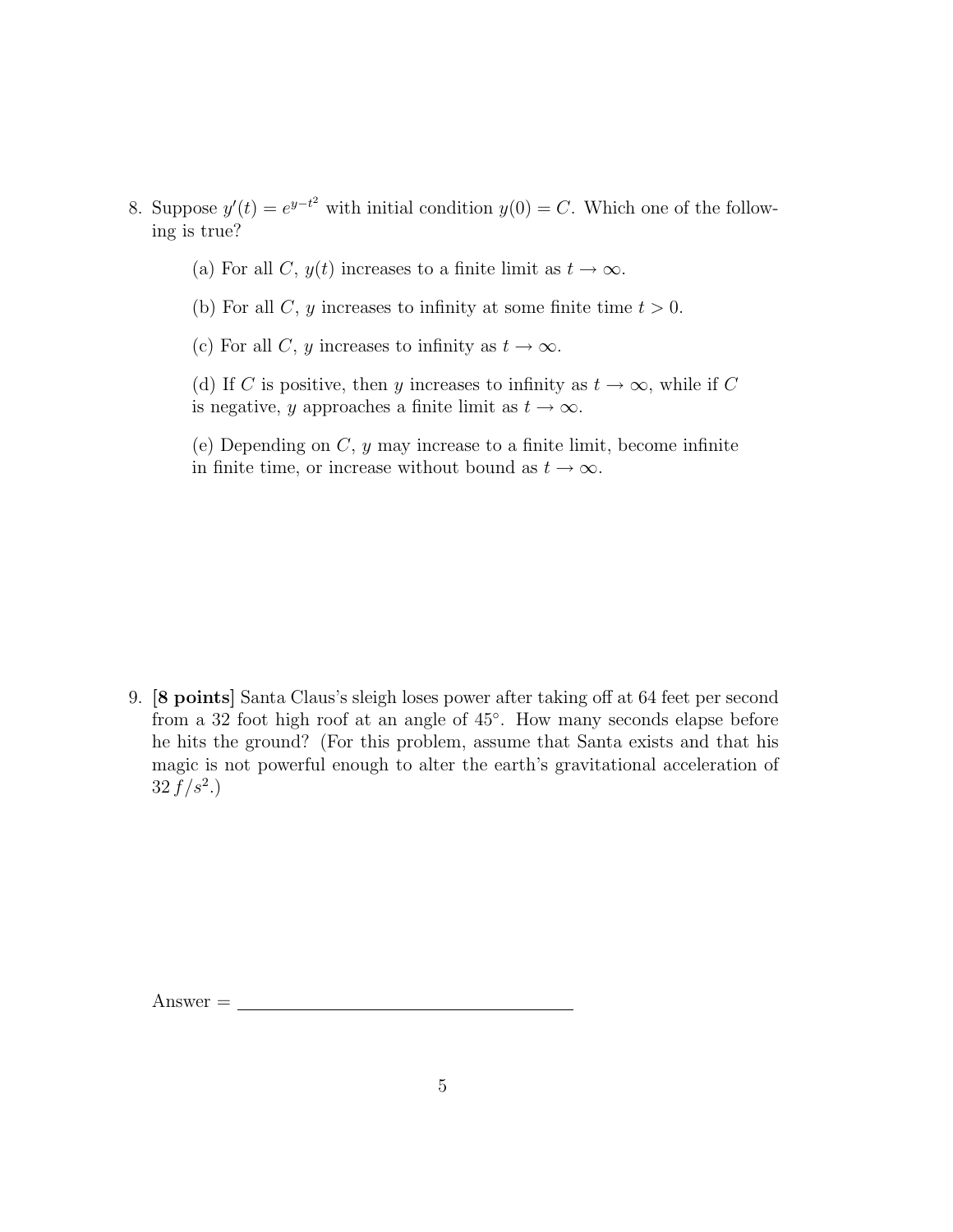10. [8 points] Find the general solution to  $y' = 2 - y/t$ .

 $\triangle$ nswer =  $\angle$ 

11. [8 points] Use Euler's method with step size  $1/2$  to approximate the value  $y(1)$ if  $y(t)$  solves the initial value problem

$$
y' = 1 - \frac{1}{(1+t)(1+y)};
$$
  $y(0) = 1.$ 

 $\mathbf{Answer} = \_$